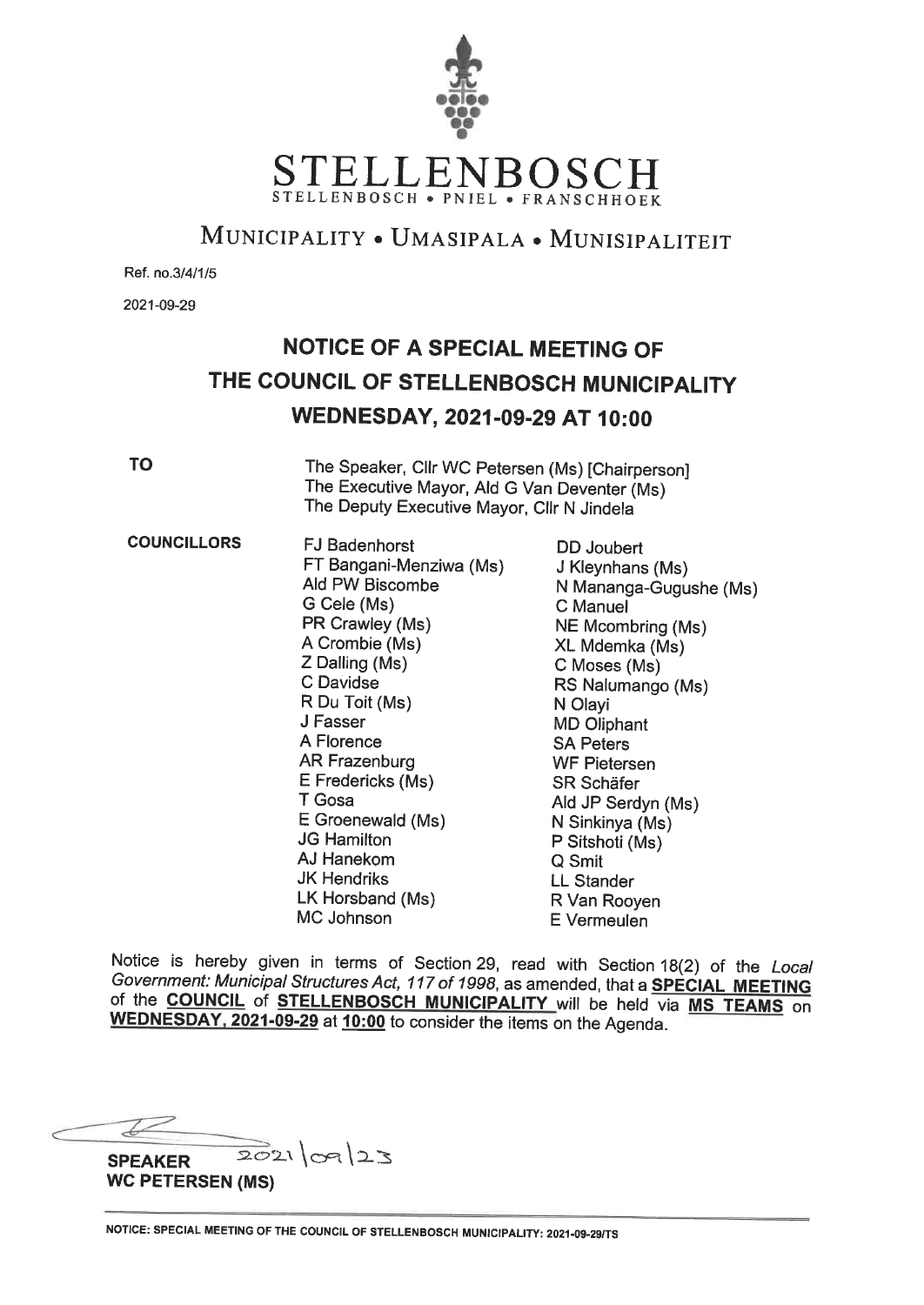#### **N O T I C E**

#### **SPECIAL MEETING OF THE COUNCIL OF STELLENBOSCH MUNICIPALITY**

#### **2021-09-29**

### **TABLE OF CONTENTS**

| <b>ITEM</b>    | <b>SUBJECT</b>                                                                                                                                             | <b>PAGE</b> |
|----------------|------------------------------------------------------------------------------------------------------------------------------------------------------------|-------------|
|                |                                                                                                                                                            |             |
| $\mathbf{1}$ . | <b>OPENING AND WELCOME</b>                                                                                                                                 |             |
| 2.             | <b>MAYORAL ADDRESS</b>                                                                                                                                     |             |
|                |                                                                                                                                                            |             |
| 3.             | <b>COMMUNICATION BY THE SPEAKER</b>                                                                                                                        |             |
|                |                                                                                                                                                            |             |
| 4.             | <b>COMMUNICATION BY THE MUNICIPAL MANAGER</b>                                                                                                              |             |
| 5.             | <b>DISCLOSURE OF INTEREST</b>                                                                                                                              |             |
|                |                                                                                                                                                            |             |
| 6.             | <b>APPLICATIONS FOR LEAVE OF ABSENCE</b>                                                                                                                   |             |
|                |                                                                                                                                                            |             |
| 7.             | APPROVAL OF THE MINUTES OF THE PREVIOUS MEETING                                                                                                            |             |
| 7.1            | THE MINUTES OF THE 45TH COUNCIL MEETING: 2021-08-24 REFERS (APPENDIX 1)                                                                                    | 6           |
|                | <b>FOR CONFIRMATION</b>                                                                                                                                    |             |
| 8.             | <b>STATUTORY MATTERS</b>                                                                                                                                   |             |
| 8.1            | MUNICIPAL PUBLIC ACCOUNTS COMMITTEE (MPAC) SUPPLEMENTARY OVERSIGHT REPORT ON                                                                               | 32          |
| 8.2            | THE ANNUAL REPORT 2019/20<br>MONTHLY FINANCIAL STATUTORY REPORTING: DEVIATIONS FOR AUGUST 2021                                                             | 56          |
|                |                                                                                                                                                            |             |
| 9.             | <b>ITEMS FOR CONSIDERATION FROM THE EXECUTIVE MAYOR OR MAYORAL COMMITTEE:</b><br>[ALD. G VAN DEVENTER (MS)]                                                |             |
| 9.1            | <b>COMMUNITY DEVELOPMENT AND PROTECTION SERVICES: [PC: CLLR R BADENHORST]</b>                                                                              |             |
| 9.1.1          | <b>GRANT IN AID POLICY REVIEW</b>                                                                                                                          | 58          |
| 9.2            | <b>CORPORATE SERVICES: [PC: CLLR AR FRAZENBURG]</b>                                                                                                        |             |
| 9.2.1          | RECRUITMENT AND SELECTION PROCESS: MUNICIPAL MANAGER                                                                                                       | 89          |
| 9.2.2          | APPLICATION TO LEASE: PORTION OF ERF 4261 (DALSIG), STELLENBOSCH: CELLPHONE<br>TOWER(S): ATLAS TOWERS AND ILANGA TECHNOLOGIES, ON BEHALF OF INVICTA TOWERS | 101         |
| 9.2.3          | PAYMENT OF WARD COMMITTEE MEMBERS FOR PERIOD AUGUST 2021 AND SEPTEMBER 2021                                                                                | 132         |
| 9.2.4          | CONSIDERATION OF LEASE AGREEMENT FOR REDUCED OFFICE SPACE: EIKESTAD MALL                                                                                   | 138         |
| 9.3            | <b>FINANCIAL SERVICES: [PC: CLLR P CRAWLEY (MS)]</b>                                                                                                       |             |
|                | <b>NONE</b>                                                                                                                                                |             |
| 9.4            | <b>HUMAN SETTLEMENTS: [PC: CLLR N JINDELA]</b>                                                                                                             |             |
|                | <b>NONE</b>                                                                                                                                                |             |
|                |                                                                                                                                                            |             |
| 9.5            | <b>INFRASTRUCTURE: [PC: CLLR Q SMIT]</b>                                                                                                                   |             |
|                | <b>NONE</b>                                                                                                                                                |             |
| 9.6            | PARKS, OPEN SPACES AND ENVIRONMENT: [PC: CLLR XL MDEMKA (MS)]                                                                                              |             |
|                | <b>NONE</b>                                                                                                                                                |             |
| 9.7            | PLANNING, LOCAL ECONOMIC DEVELOPMENT AND TOURISM: [PC: CLLR E GROENEWALD (MS)]                                                                             |             |
| 9.7.1          | IDA'S VALLEY TENNIS COURTS AND CLUBHOUSE - ESTABLISHMENT OF A TENNIS ACADEMY BY<br>TENNIS WORLD FOUNDATION (TWF)                                           | 141         |